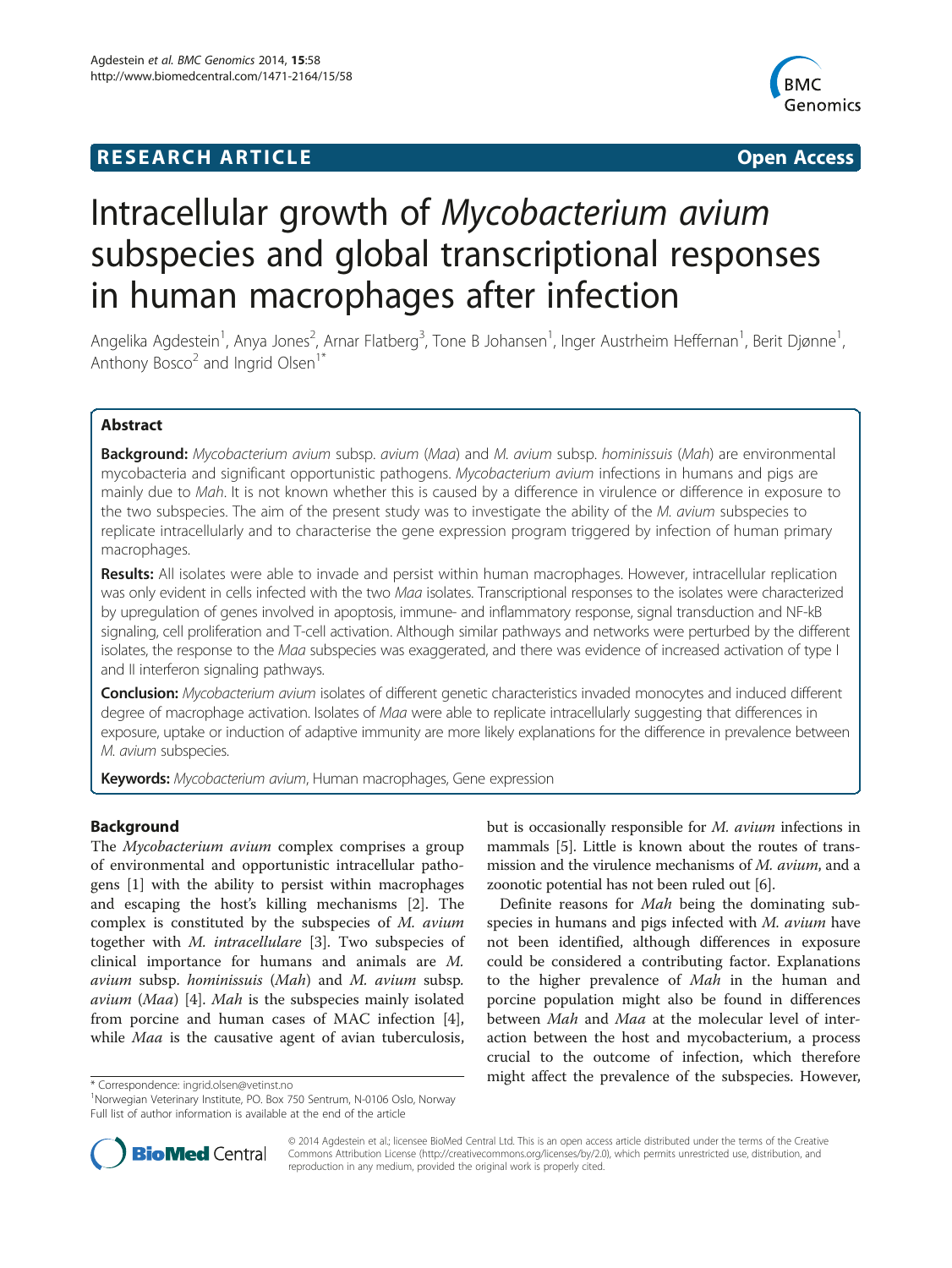little has been done to investigate whether Mah and Maa interact differently with their target cells.

Mycobacterial virulence depends on the ability of these bacteria to invade, persist and replicate within the hostile environment in macrophages of the host organism [[7](#page-12-0)]. This is achieved by the protective properties of the mycobacterial cell wall and by interference with the host's immune response [\[8,9](#page-12-0)]. To assess the ability of Mah and Maa to grow intracellularly, the use of primary cells will give a more representative result compared to immortalised macrophage cell-lines. Tissue resident macrophages represent a heterogeneous population and it is not clear whether *M. avium* infect a particular phenotype. Monocyte derived macrophages matured in absence of any stimuli give rise to a mixed culture of both the M1 and M2 phenotype [[10](#page-12-0)] and such cultures may thus be considered appropriate for infection studies with M. avium. Finally, using macrophages derived from the relevant target species is important since the global inflammatory response evoked in mice recently was demonstrated to be vastly different from humans [\[11\]](#page-12-0). To the authors' best knowledge, comparative studies of the ability of Maa and Mah to invade, replicate and trigger immune responses in human primary macrophages have not been published. The aim of the present study was therefore to assess the growth of M. avium isolates in human primary macrophages and to characterise the response triggered in infected macrophages by selected isolates. The isolates used in the present study represented the two different subspecies, were derived from different host species and differed in biofilm abilities, glycopeptidolipid (GPL) genes, and in the presence of the insertion sequence (IS) element ISMpa1 [\[12\]](#page-12-0). The present data showed that Maa replicated to a larger extent in human macrophages suggesting that an inability to grow intracellularly is not likely the cause of the discrepancy of the prevalence of the two subspecies in humans. Furthermore, the response induced in the macrophages could not entirely explain the difference in growth rate.

## Methods

## Mycobacterial isolates

Four clinical isolates of M. avium subsp. hominissuis (*Mah* VI101, *Mah* 1655, *Mah* H1 and *Mah* H38) and two clinical isolates of M. avium subsp. avium (Maa 1794 and *Maa* 1553) were used in the present study. Details on origin, biofilm producing abilities, presence of ISMpa1, nsGPL- and ssGPL genes were described by Johansen et al. [[12\]](#page-12-0), and are summarised in Table 1. The human isolates were from a strain collection at the The Norwegian Institute of Public Health. All isolates were grown in Middlebrook 7H9 (BD Diagnostics, Sparks MD) w/OADC (BD Diagnostics), 1% Tween 80 and 10% glycerol under agitation for two weeks before aliquots

Table 1 Characteristics of Mycobacterium avium isolates used in the present study

|              | Isolate Subspecies Origin Biofilm |         |                          | ISMpa1 | nsGPL  | ssGPL  |
|--------------|-----------------------------------|---------|--------------------------|--------|--------|--------|
| <b>VI101</b> | Hominissuis                       | Porcine | $^{+}$                   |        | $^+$   |        |
| 1655         | Hominissuis                       | Porcine |                          | $^{+}$ |        |        |
| H1           | Hominissuis                       | Human   |                          |        | $^{+}$ |        |
| H38          | Hominissuis                       | Human   |                          |        | $^{+}$ | $^{+}$ |
| 1553         | Avium                             | Avian   | $\overline{\phantom{a}}$ |        | $^{+}$ | $^{+}$ |
| 1794         | Avium                             | Avian   |                          |        | $^{+}$ | $^+$   |
|              |                                   |         |                          |        |        |        |

Isolates of Mycobacterium avium used in the present study show different combinations of subspecies designation, origin, biofilm abilities and the genomic presence of ISMpa1 and genes involved in the synthesis of non-specific (ns) or serovar specific (ss) GPLs [[12\]](#page-12-0).

were stored at −70°C in an equivalent medium containing 10% glycerol. The concentration of bacteria in the stock suspensions was determined by colony forming unit (CFU) counts. Bacterial inocula for the gene expression assay were prepared from seven days subcultures grown on plates of Middlebrook 7H10 (BD Diagnostics) with 10% OADC (BD Diagnostics) at 37°C. To adjust the number of bacteria in the inoculum, hsp65 real-time PCR [[13](#page-12-0)] was performed on serial dilutions in HBSS (Invitrogen, Oslo, Norway) of a suspension adjusted to McFarland standard 2.0, homogenised through a 23 G needle to minimise clumping.

## Cell culture

Peripheral blood mononuclear cells (PBMCs) were isolated from buffy coat drawn from healthy human blood donors. The material was commercially obtained from a blood donation centre, and the study was approved by the Regional Committee for Medical Research Ethics, South-East Norway. Fifty mL buffy coat was diluted 1:1 with RPMI 1640 (Sigma-Aldrich, Oslo, Norway) with 1% L-glutamine (Sigma-Aldrich). PBMCs were harvested by density gradient centrifugation with Lymphoprep (Medinor, Bryn, Norway) and resuspended in PBS with 0.5% BSA and 2 mM EDTA at pH 7.2. Isolation of CD14+ cells was performed using CD14 MACS magnetic beads (Milteny Biotec, Bergisch Gladbach, Germany) according to the manufacturer's instructions. The cells were resuspended in RPMI 1640 with 1% L-glutamine supplemented with 10% human serum to the desired concentration of the respective infection assay, added to the appropriate Costar® cell culture plates (Sigma-Aldrich) and incubated at 37°C with 5%  $CO<sub>2</sub>$ . The CD14+ cells were incubated overnight before used in the uptake and replication assays and allowed to mature into macrophages by incubation for five days before used in the gene expression study.

## Uptake and intracellular replication

Uptake and intracellular replication of the six M. avium isolates in human blood derived CD14+ cells were assessed.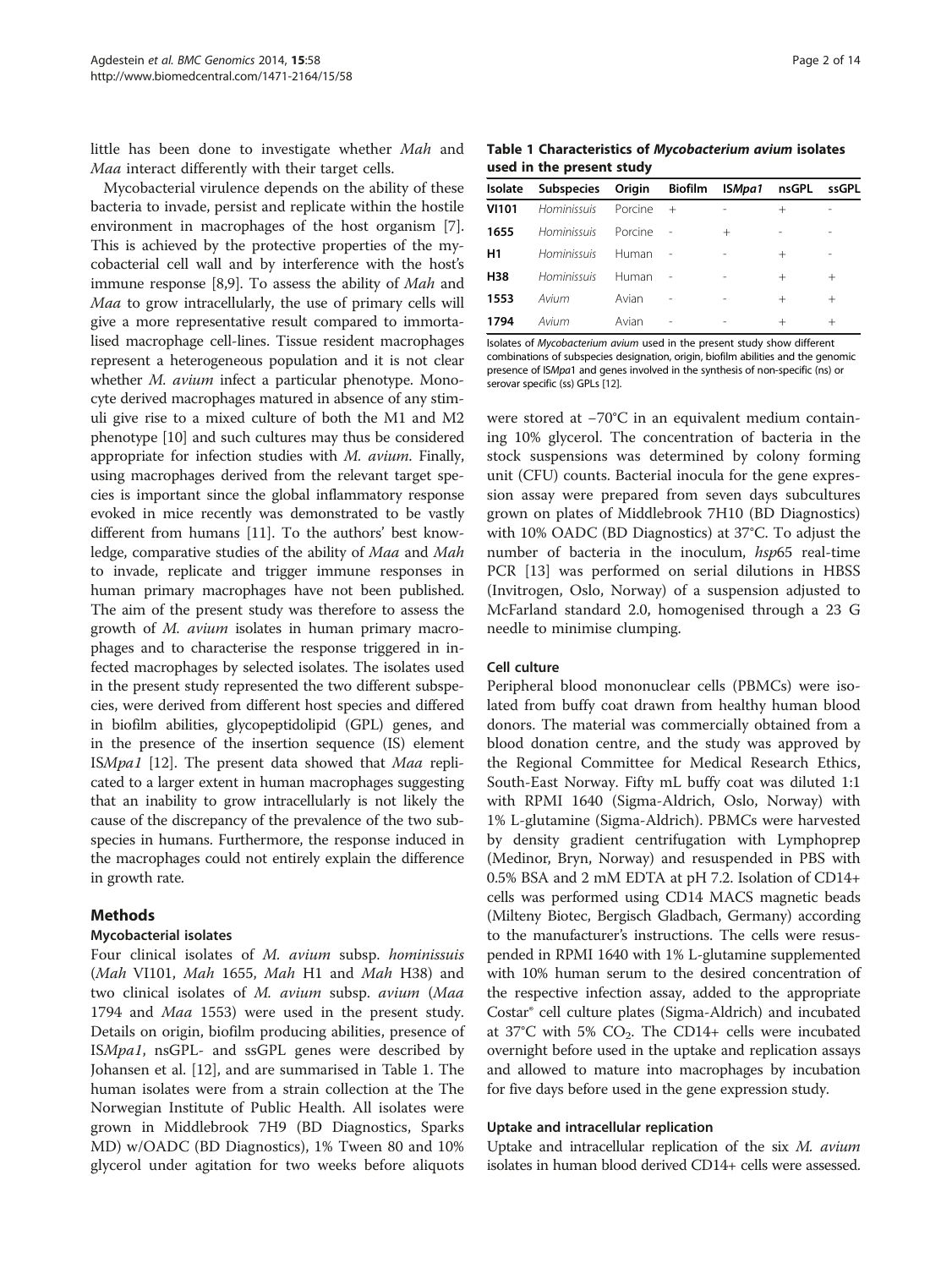The assays were performed in 96-well cell culture plates  $(4 \times 10^5 \text{ cells/mL}, 125 \mu \text{ per well})$ , which in our hands gave a stable monolayer for most donors. Each isolate was tested in triplicates at an MOI of 5:1. The cells were washed twice with pre-warmed medium to remove extracellular bacteria before the quantification of intracellular bacteria was performed. Intracellular uptake of the bacterial isolates was assayed after three, six, 12 and 24 hours in cells from three donors.

Intracellular replication of the same isolates was assayed in six other donors, following the protocol described above. Based on the results from the uptake studies, CD14+ cells were incubated with the bacterial isolates for six hours. After removal of extracellular bacteria, fresh medium was added and the cells were incubated further. Cell lysates were harvested at six hours, and after one, four and seven days of infection.

## Quantitation of bacteria and cells

Numbers of intracellular bacteria and cells was determined by enumeration of mycobacterial and human genomes in cell lysates. Replication of bacterial isolates in the supernatant had been tested and found insignificant. Lysis of cells was achieved through adding milliQ water to the wells. After 30 minutes, lysates were transferred into 2 mL O-ring vials (Biospec products, Techtumlab, Umeå, Sweden) containing 200 μL silica beads (Biospec products) and stored at −20°C. Lysates from triplicate wells were pooled. After completing all sampling, lysates were thawed and inactivated at 100°C for 30 min, prior to mechanical disruption using the MiniBead-Beater (Techtumlab) for 45 sec.

Enumeration of mycobacteria and cells was achieved by performing a duplex real time PCR of a 103 bp long segment of the mycobacterial  $hsp65$  gene and a 150 bp long segment of the human β-globin gene on the lysates, as described by Salte et al. [\[13](#page-12-0)]. Briefly, the segment of the mycobacterial gene hsp65 (GroEl2) was amplified using the primers MycoFP1 (5′CGAGGCGATGGACAAGGT-3′) and TB 12 (5′CTTGTCGAACCGCATACCCT-3′), and the VIC tagged TaqMan-MGB probe MycoPr1 (5′- AACGAGGGCGTCACCGTCG-3′) [[14\]](#page-12-0). The segment of the human β-globin gene was amplified by using the primers BG-F (5′-TGCCTATCAGAAAGTGGTGGCT-3′) and BG-R (5′-GCTCAAGGCCCTTCATAATATCC-3′), and the FAM tagged TaqMan-MGB probe BG-TAQ (5′-TGGCTAATGCCCTGGCCCACAA-3′) [[13,15\]](#page-12-0). Dilutions of known concentrations of commercially available mycobacterial DNA (ATCC-19015D-5, LGC Standards, Middlesex, UK) and human DNA (Applied Biosystems, Foster City, CA, USA) were run together with the samples and used to create standard curves. The conversion of the known amount of standard DNA to number of bacterial and human genomes were described by Salte et al. [[13](#page-12-0)], as well as the validation of the number of mycobacterial targets against CFU counts. Total volume of each reaction mixture was 20 μl, consisting of 8 μl lysate, 10 μl Quantitect® mastermix (Quiagen, West Sussex, UK) and 1 μl of a primer/probe mix for each target, with a stock concentration of 8 μM for each primer and 4 μM for the probe, resulting in a final primer- and probe concentration of 0.4 μM and 0.2 μM, respectively. Samples and standard DNA dilutions were run on a Stratagene Mx3005P MxPro v 4.10 (Stratagene, La Jolla, CA, USA) and data analysed by the Stratagene MxPro v 4.10 software (Stratagene) with the following thermal cycling conditions: 95°C for 15 min, followed by 40 cycles of 95°C for 1 min and 60°C for 1 min.

## Gene expression profiling

Isolates Mah VI101, Mah 1655 and Maa 1794, were used to infect macrophages for gene expression analysis. CD14+ cells were obtained as described above and allowed to mature into macrophages by incubation for five days in duplicate wells (6 well plates,  $1 \times 106$  cells/ mL, 2 ml/well). The cells were then infected with the three isolates at a MOI of 10:1 for four hours. Total RNA was isolated of the adherent macrophages using the RNeasy Mini Kit® (Qiagen, Hilden, Germany), following the manufacturer's instructions. RNA from the different donors within each assay was pooled per bacterial isolate. The first assay was performed in macrophages from three donors and subsequently repeated twice in two new donors per assay. The quality and integrity of RNA was confirmed by Agilent 2100 Bioanalyzer (Agilent Technologies) and Nanodrop™ (Thermo Fisher Scientific, Wilmington, DE, USA). Gene expression levels were profiled using Illumina HumanHT-12 Expression Bead Chip (Illumina Inc., San Diego, CA, USA). The gene expression data was exported from Illumina's GenomeStudio software package without background subtraction or normalization. The raw data was preprocessed in the R language and environment for statistical computing [\[16](#page-12-0)] employing the normexp by control (neqc) algorithm [\[17\]](#page-12-0). Probes that were not significantly expressed above background (detection p-value < 0.01 in at least one sample) were filtered out of the analysis. Differentially expressed genes were identified employing Bayesian/moderated *t*-statistics with False Discovery Rate (FDR) control for multiple testing [\[18](#page-12-0)]. Differentially expressed genes were identified at FDR < 0.05. The raw microarray data have been made publicly available in the Array Express repository ([http://www.ebi.ac.uk/](http://www.ebi.ac.uk/arrayexpress/experiments/E-MTAB-1101/) [arrayexpress/experiments/E-MTAB-1101/](http://www.ebi.ac.uk/arrayexpress/experiments/E-MTAB-1101/)).

## Bioinformatics

Biological functions enriched in the differentially expressed genes were identified using modular enrichment analysis with DAVID (Database for Annotation, Visualization and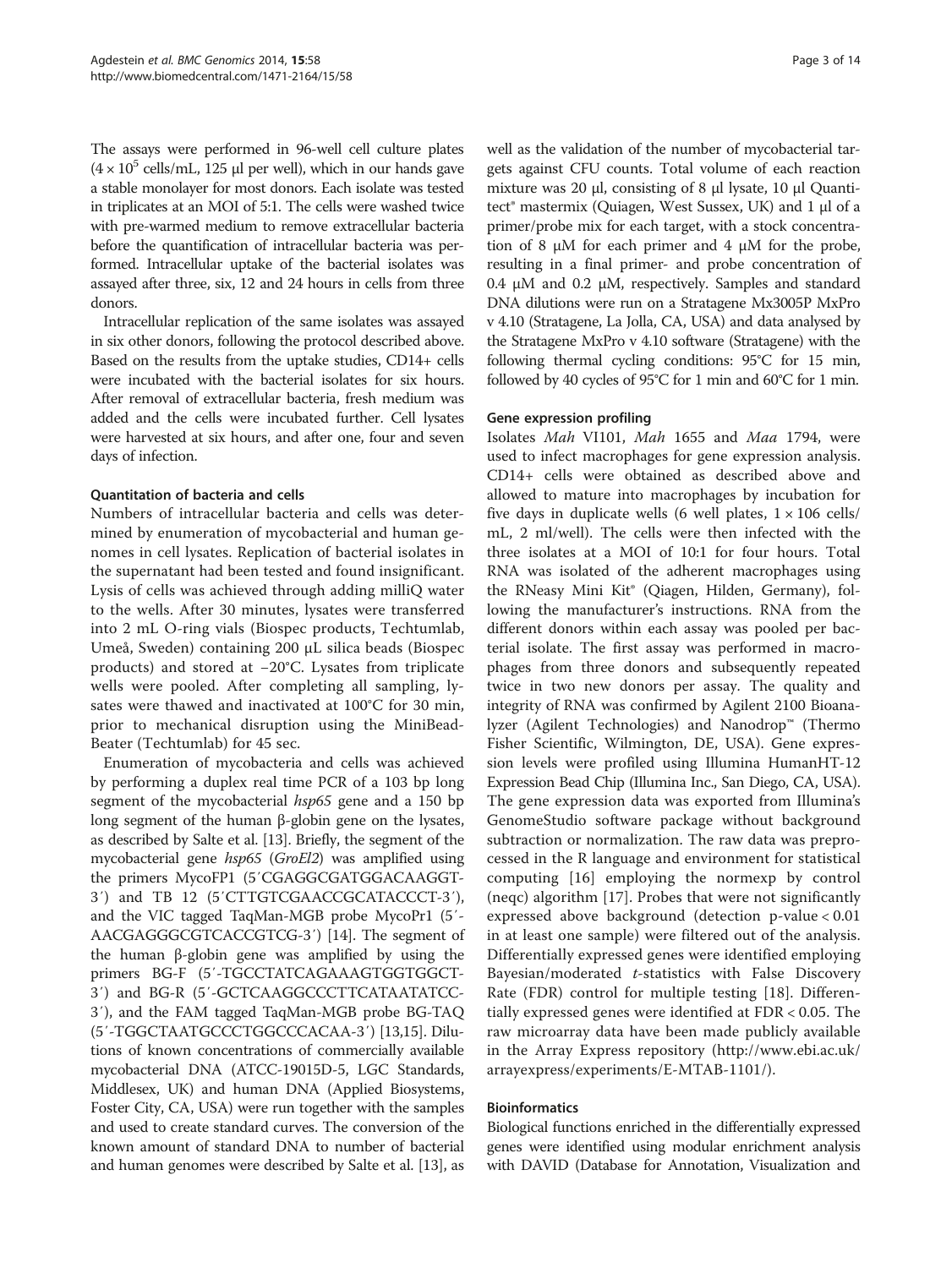Integrated Discovery) [[19,20\]](#page-12-0). Enrichment scores > 1.3 were considered statistically significant. Biological pathways enriched in the data were identified using IPA software (Ingenuity Systems, Redwood City, CA). Upstream regulator analysis was performed in IPA software to infer the putative pathways that give rise to the observed gene expression changes. Molecular interaction networks were reconstructed from the differentially expressed genes in IPA software using mechanistic data from prior studies [[21\]](#page-12-0). In this analysis differentially expressed genes were defined at FDR < 0.01.

## Protein analysis

CD14+ cells were isolated and matured as described above for gene expression studies. Cell lawns were infected at an MOI of 5:1 for 24 hours with Maa 1794, Mah VI101 and Mah 1655. Supernatants were removed for cytokine profiling, and subsequently the adherent cells were washed twice in PBS and collected with a cell scraper in 100 μl of 1x SDS Sample Buffer for immunoblotting. All samples were stored at −70°C until further processing.

## SDS-PAGE and immunoblotting

Proteins were separated by horizontal SDS-PAGE with precast gradient ExcelGel™ SDS Gradient 8 – 18% (GE Healthcare Life Sciences, Uppsala, Sweden) and ExcelGel™ SDS Buffer strips (GE Healthcare) in a Multiphor™ II 2117 (GE Healthcare), prior to diffusion blotting onto nitrocellulose membranes with pore size 0.2 μm (Schleicher & Schuell, Dassel Germany) [[22](#page-12-0)]. Proteins remaining within the gel were visualized by Coomassie brilliant blue staining. Membranes were blocked with PBS with 2% BSA and incubated over night with primary antibodies (Cell Signalling Technology, Danvers, MA) recognizing the following selected proteins involved in apoptosis: Cleaved caspase-3 (Asp175), cleaved caspase-8 (Asp391), cleaved caspase-9 (Asp315), cleaved caspase-9 (Asp330), Bcl-2, Phospho-Bcl-2 (Ser70). Detection of bound antibodies was performed by incubaction with ECL™ Anti-rabbit IgG, Horseradish peroxidise labelled linked F(ab')2 fragment from donkey (GE Healthcare) and visualization by Immun-Star™ WesternC™ Kit (Bio-Rad, Hercules, CA).

## Cytokine profiling

The concentration of TNF-α, IL-23(p19), IL-10, IL-8 and IL-6 was measured in supernatants by using Bio-Plex™ Cytokine Assay (Bio-Rad) within the Bio-Plex suspension array system (Bio-Rad), following the manufacturer's instructions. Differences between isolates were tested for significance using the Wilcoxon matched pairs signed-rank test, considering p-values ≤ 0.05 significant.

## Results

## Uptake and intracellular replication

All the isolates were taken up by the CD14+ cells, and intracellular bacteria were detected after 3 hours (Figure 1). Maa 1553, Mah H38 and Maa 1794 appeared to be taken up to a greater extent, while the *Mah* isolate VI101 showed the lowest degree of uptake in macrophages. Between six and 12 hours of infection some of the isolates showed an exponential increase in the number of intracellular bacteria, suggesting the event of onset of intracellular replication. Six hours was therefore chosen as the time between inoculation and removal of extracellular bacteria for the subsequent study of intracellular replication over time. At this point in time VI101 had significantly  $(p < 0.05)$  lower numbers of intracellular bacteria compared to the other isolates except for Mah H1, while no significant difference were observed between the other isolates using the paired t-test.

Intracellular growth was only observed for the two Maa isolates. There was a significant increase in the ratio of mycobacteria to human genomes at day four for isolate *Maa* 1794 ( $p = 0.04$ ) and at day 7 for *Maa* 1794  $(p = 0.01)$  and *Maa* 1553  $(p = 0.02)$  and in absolute



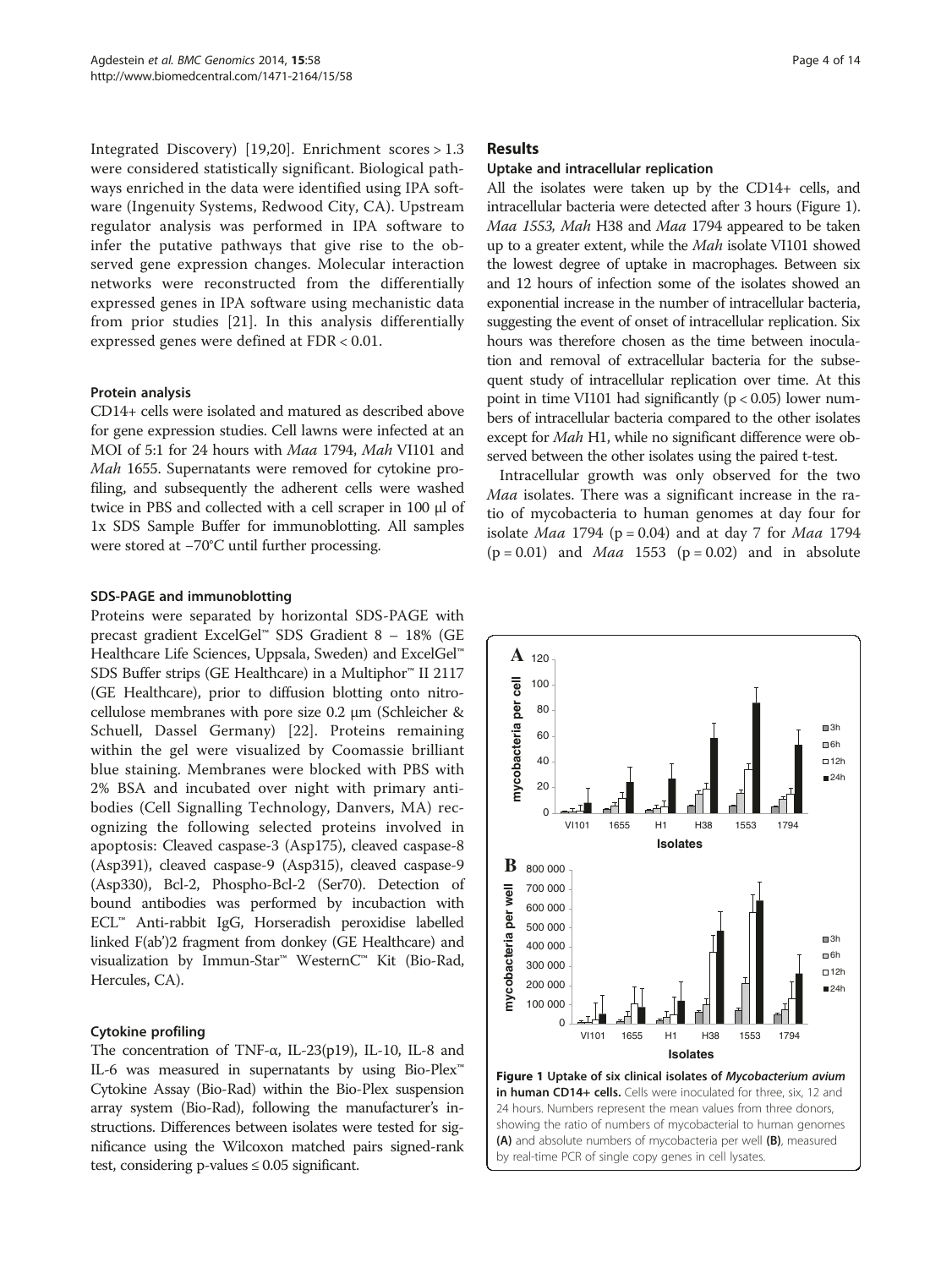numbers of bacteria for isolate *Maa* 1794 ( $p = 0.01$ ) at day 7 using the paired t-test (Figure 2). The remaining isolates, which were all Mah, did not show significant increase in intracellular numbers throughout the duration of infection, however the count of intracellular bacteria was quite stable, indicating that the bacteria were able to persist within the macrophages.

Enumeration of both cells and intracellular mycobacteria was performed by real-time PCR of single-copy genes. This method does not distinguish between viable and non-viable bacteria and cells, but it has the advantage that the number of bacteria is not influenced by the degree of clumping which varies between Maa and Mah. Furthermore it enabled the measurement of the number of intracellular bacteria per cell in addition to absolute counts of bacteria. Some degree of cell death and loss of adherence were observed in both infected



Figure 2 Intracellular replication of six clinical isolates of Mycobacterium avium in human CD14+ cells. Sampling was performed after six hours of inoculation with added bacteria, then one, four and seven days after removal of extracellular bacteria. Numbers represent the mean values from six donors, showing the ratio of numbers of mycobacterial to human genomes (A) and absolute numbers of mycobacteria per well (B), measured by real-time PCR of single copy genes in cell lysates. There was a significant increase in the ratio of mycobacteria at day four for isolate  $Maa$  1794 ( $p = 0.04$ ) and at day 7 for  $Maa1794$  (p = 0.01) and  $Maa1553$  (p = 0.02) and in absolute numbers of bacteria for isolate Maa 1794 ( $p = 0.01$ ) at day 7 using the paired t-test.

and non-infected cells, and varied considerably between donors. Similar results were observed whether absolute numbers of bacteria or the bacteria per cell ratio were used, however the difference in cell death between donors may explain why the absolute counts of bacteria only reached a significant level of p < 0.05 for Maa 1794 at day 7, while the ratio was significant for both Maa isolates at day 7 and for Maa 1794 at day 4.

## Gene expression analysis and bioinformatics

Based on the results from the initial replication assays, three isolates were selected for gene expression studies in macrophages. Maa 1794, which replicated intracellularly, and Mah VI101, which only persisted within cells, were selected, in addition to Mah 1655, which, as opposed to the other two isolates, contains the IS element ISMpa1 and belong to an RFLP type that has been demonstrated to be particularly virulent in pigs [[23](#page-12-0),[24](#page-12-0)].

The Illumina® HumanHT-12 v3 Expression Bead allows whole-genome expression analysis of 12 samples on the same chip, each array targeting genomewide with more than 48,000 probes. Of the 14,581 probe sets with signal intensity above background, 2,766 probe sets were differentially expressed (FDR < 0.05) in the cells infected with M. avium (1,229 up-regulated, 1,537 down-regulated), regardless of the individual isolate, compared to uninfected control cells (Additional file [1](#page-11-0): Table S1). The largest response was induced by Maa 1794 where 2,439 probe sets (representing 2,147 unique genes) were differentially expressed. Of these probe sets, 1,077 were up-regulated, and 1,362 were down-regulated. Mah VI101 modulated expression of 1,520 probe sets (810 up-regulated, 710 down-regulated) representing 1,348 unique genes. In comparison, Mah 1665 altered the expression of only 341 probe sets (239 up-regulated 102 down-regulated) representing 298 unique genes. A large overlap was observed in the responses elicited by the three isolates (Figure [3](#page-5-0)). There were virtually no genes (5 transcripts only) that were uniquely modulated by Isolate Mah 1655. In contrast, hundreds of genes were uniquely differentially expressed in response to infection with Maa 1794 and Mah VI101.

Bioinformatics analyses demonstrated that the major biological functions up-regulated in response to the three isolates were apoptosis, inflammatory response, cytokine/ chemokine activity, signal transduction, cell-proliferation and regulation of T-cell activation (Table [2\)](#page-5-0). Biological pathways up-regulated in the responses were related to apoptosis and innate immunity and cytokine signaling (Table [3](#page-6-0)). In addition, communication pathways between innate and adaptive immune responses and IL-17 signaling were up-regulated. Upstream regulator analysis was performed to infer the putative molecular mechanisms that give rise to the observed gene expression changes, and is illustrated in Table [4](#page-8-0). This analysis revealed major roles for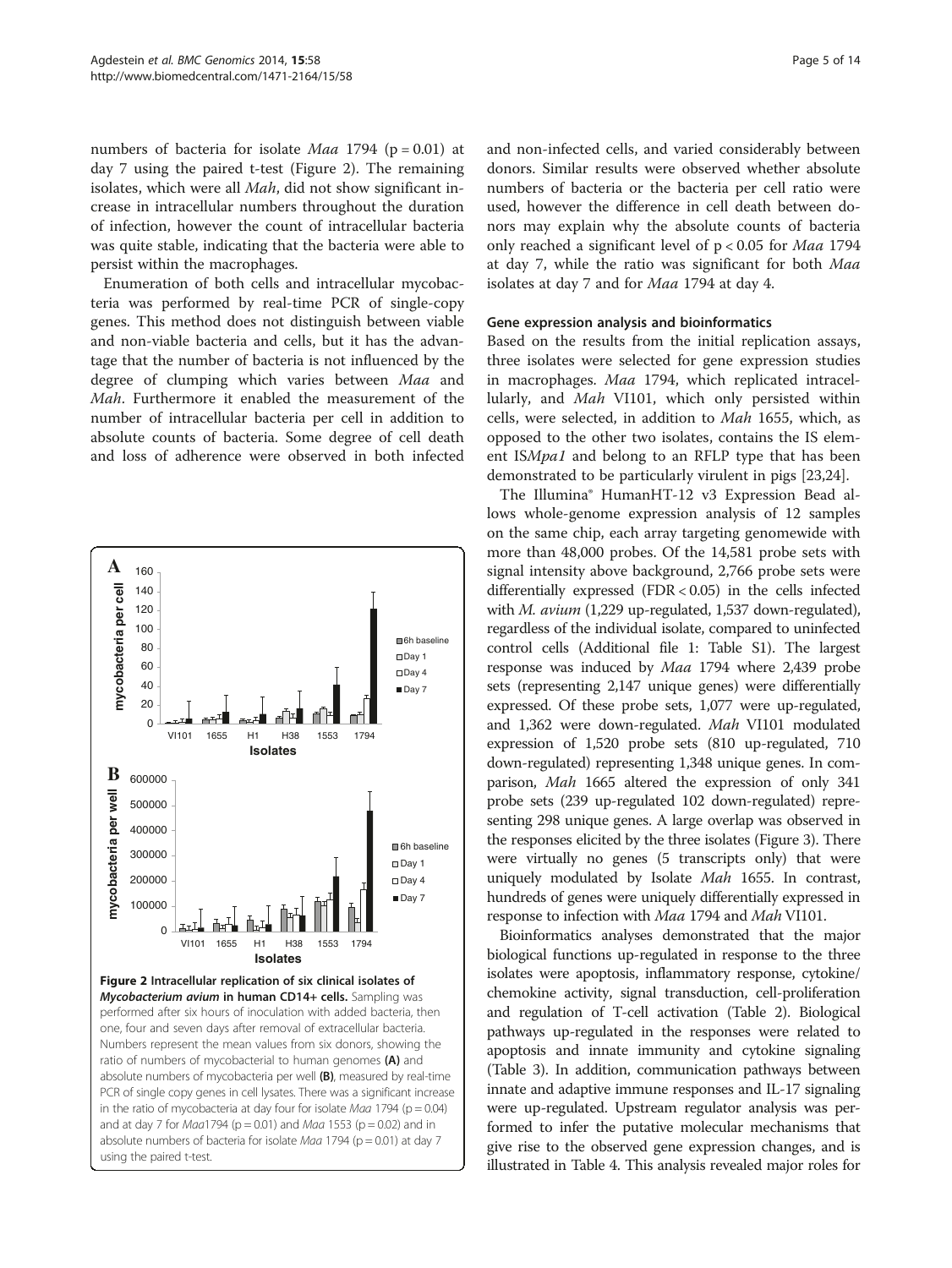<span id="page-5-0"></span>

TNF, NFkB, IL-1B, IFNg and others in the regulation of the responses. Altogether these analyses revealed a strong overlap between the impacts of all the three isolates.

To identify the putative molecular mechanisms that are regulating the responses, we constructed molecular interaction networks for each isolate using mechanistic findings from previous studies. This analysis showed that Maa 1794 induced the largest gene network in human macrophages, followed by Mah VI101, then by Mah 1655 (Figure [4\)](#page-9-0). The networks were organized around a series of hyper-connected hubs, and the most important hubs (based on number of interactions) are listed in the Table [5](#page-10-0). Notably, the network connectivity patterns were dominated by TNF, IL-1B, IL-6, NFkB1,

| Table 2 Analysis of biological functions induced infection |  |
|------------------------------------------------------------|--|
| of human monocyte-derived macrophages with M. avium        |  |
| <b>isolates</b>                                            |  |

|                                     | <b>Biological functions</b>                            | <b>Enrichment score</b> |
|-------------------------------------|--------------------------------------------------------|-------------------------|
| Mah VI101 compared<br>to uninfected | Negative regulation of<br>apoptosis                    | 15.2                    |
|                                     | Inflammatory response                                  | 13.5                    |
|                                     | Induction of apoptosis                                 | 12.7                    |
|                                     | Cytokine/chemokine activity                            | 8.4                     |
|                                     | Regulation of cytokine<br>production                   | 7.1                     |
|                                     | Regulation of signal<br>transduction                   | 6.6                     |
|                                     | Regulation of T and B cell<br>activation/proliferation | 6.0                     |
|                                     | Regulation of protein<br>cytokine secretion            | 5.2                     |
|                                     | Regulation of<br>phosphorylation                       | 4.8                     |
|                                     | Response to molecule of<br>bacterial origin            | 3.8                     |
| Mah 1655 compared<br>to uninfected  | Inflammatory response                                  | 15.5                    |
|                                     | Negative regulation of<br>apoptosis                    | 9.8                     |
|                                     | Induction of apoptosis                                 | 6.6                     |
|                                     | Cytokine/chemokine activity                            | 5.9                     |
|                                     | Regulation of T and B cell<br>activation/proliferation | 4.5                     |
|                                     | Regulation of<br>phosphorylation                       | 4.2                     |
|                                     | Response to molecule of<br>bacterial origin            | 4.1                     |
|                                     | Regulation of viral<br>replication                     | 3.6                     |
|                                     | Pattern recognition receptor<br>pathway signalling     | 3.5                     |
|                                     | Cell migration                                         | 3.5                     |
| Maa1794 compared<br>to uninfected   | Inflammatory response                                  | 16.5                    |
|                                     | Negative regulation of<br>apoptosis                    | 14.2                    |
|                                     | Induction of apoptosis                                 | 13.0                    |
|                                     | Response to molecule of<br>bacterial origin            | 8.3                     |
|                                     | Regulation of signal<br>transduction                   | 8.2                     |
|                                     | Cytokine/chemokine activity                            | 7.6                     |
|                                     | Regulation of T and B cell<br>activation/proliferation | 6.6                     |
|                                     | Regulation of cytokine<br>production                   | 6.0                     |
|                                     | Regulation of protein cytokine<br>secretion            | 4.9                     |
|                                     | Regulation of phosphorylation                          | 4.3                     |

The analysis was done using the Database for Annotation, Visualization and Integrated Discovery (DAVID). An Enrichment score > 1.3 was considered statistically significant.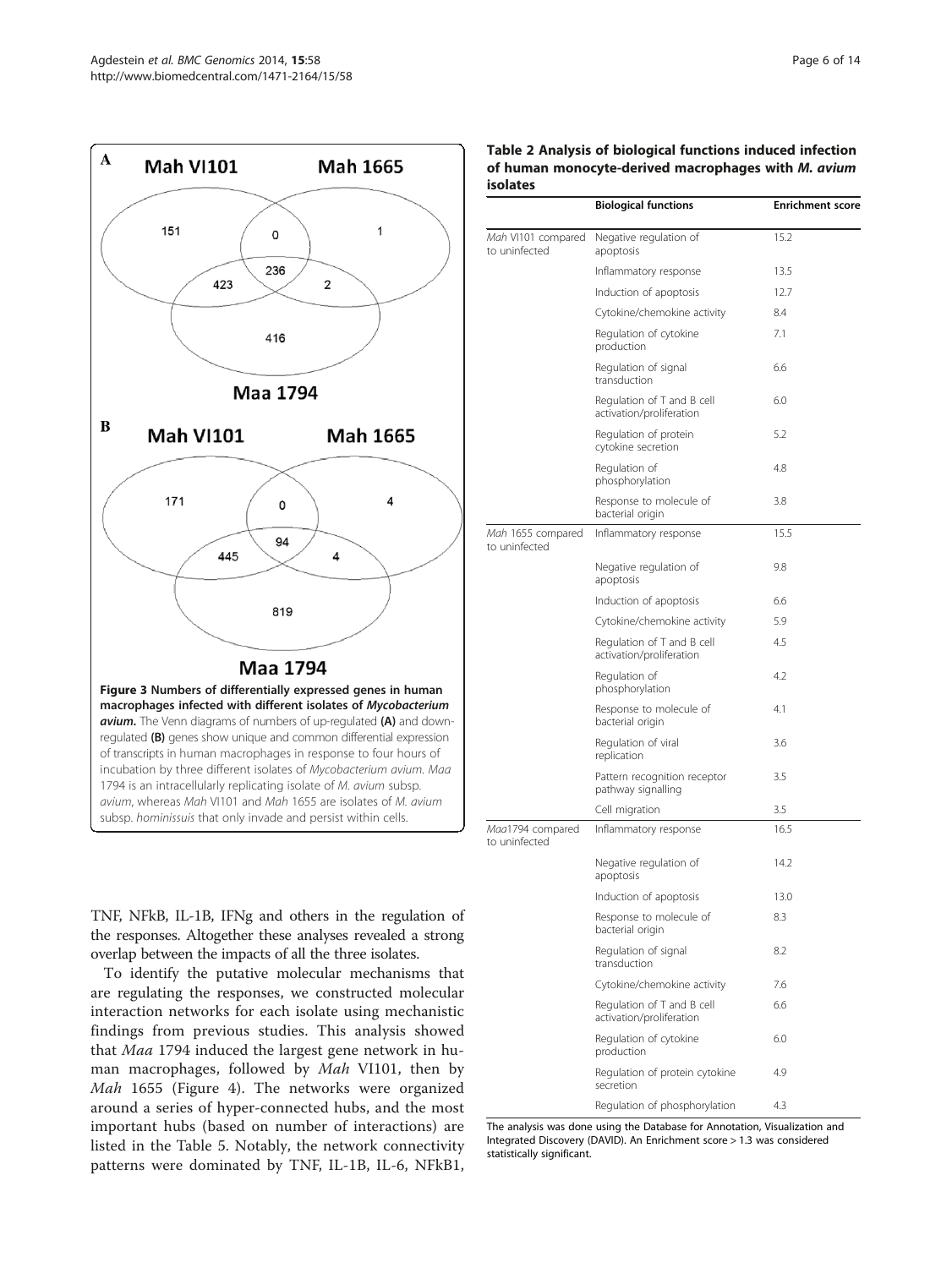## <span id="page-6-0"></span>Table 3 Canonical pathway analyses

|                                  | Up-regulated                                                                           | p-value     |
|----------------------------------|----------------------------------------------------------------------------------------|-------------|
| Mah VI101 compared to uninfected | TNFR2 signaling                                                                        | $6.3E-14$   |
|                                  | Role of macrophages, fibroblasts and endothelial cells in rheumatoid arthritis         |             |
|                                  | Death receptor signaling                                                               | 5.0E-11     |
|                                  | Regulation of cytokine production in macrophages and Th cells by IL-17A and IL-17 F    | $6.3E-11$   |
|                                  | Role of IL-17A in arthritis                                                            | 1.9E-10     |
|                                  | TNFR1 signaling                                                                        | 2.8E-10     |
|                                  | TREM1 signaling                                                                        | 7.6E-10     |
|                                  | Regulation of cytokine production in intestinal epithelial cells by IL-17A and IL-17 F | 1.4E-09     |
|                                  | Hepatic fibrosis/Hepatic stellate cell activation                                      | 1.7E-09     |
|                                  | IL-6 signaling                                                                         | 1.9E-09     |
| Mah 1655 compared to uninfected  | TNFR2 signaling                                                                        | $6.3E-12$   |
|                                  | 4-1BB signaling in T lymphocytes                                                       | 7.2E-10     |
|                                  | TNFR1 signaling                                                                        | 1.1E-09     |
|                                  | Small cell lung cancer signaling                                                       | 2.9E-09     |
|                                  | Role of IL-17A in arthritis                                                            | 4.0E-09     |
|                                  | Death receptor signaling                                                               | 7.6E-09     |
|                                  | Induction of apoptosis by HIV1                                                         | 8.9E-09     |
|                                  | iNOS signaling                                                                         |             |
|                                  | Type I diabetes mellitus signaling                                                     |             |
|                                  | Regulation of cytokine production in macrophages and Th cells by IL-17A and IL-17 F    | 1.9E-08     |
| Maa1794 compared to uninfected   | Death receptor signaling                                                               | $1.0E-13$   |
|                                  | TNFR2 signaling                                                                        | $1.0E-12$   |
|                                  | Role of macrophages, fibroblasts and endothelial cells in rheumatoid arthritis         | $2.5E-11$   |
|                                  | Small cell lung cancer signaling                                                       | $6.3E-11$   |
|                                  | Role of IL-17 F in allergic inflammatory airway diseases                               | $1.4E-10$   |
|                                  | TWEAK signaling                                                                        | 3.0E-10     |
|                                  | Role of IL-17A in arthritis                                                            | 3.7E-10     |
|                                  | TNFR1 signaling                                                                        | $4.1E-10$   |
|                                  | Regulation of cytokine production in macrophages and Th cells by IL-17A and IL-17 F    | $5.1E-10$   |
|                                  | IL-17A Signaling in fibroblasts                                                        | $7.1E-10$   |
|                                  | Down regulated                                                                         | p-value     |
| Mah VI101 compared to uninfected | Role of CHK proteins in cell cycle checkpoint control                                  | 1.2E-04     |
|                                  | Tetrapyrrole biosynthesis II                                                           | 1.9E-04     |
|                                  | Galactose degradation I (Leloir pathway)                                               | 1.9E-04     |
|                                  | Mismatch repair in Eukaryotes                                                          | 7.8E-04     |
|                                  | Heparan sulfate biosynthesis                                                           | 8.1E-04     |
|                                  | Role of BRCA1 in DNA damage response                                                   | $1.2E - 03$ |
|                                  | Heme biosynthesis II                                                                   | 1.5E-03     |
|                                  | Glycine betaine degradation                                                            | 2.1E-03     |
|                                  | Coenzyme A biosynthesis                                                                | $2.2E - 03$ |
|                                  | L-serine degradation                                                                   | 2.2E-03     |
| Mah 1655 compared to uninfected  | Colorectal cancer metastasis signaling                                                 | 4.4E-04     |
|                                  | Hereditary breast cancer signaling                                                     | 1.3E-03     |
|                                  | Role of BRCA1 in DNA damage response                                                   | 1.9E-03     |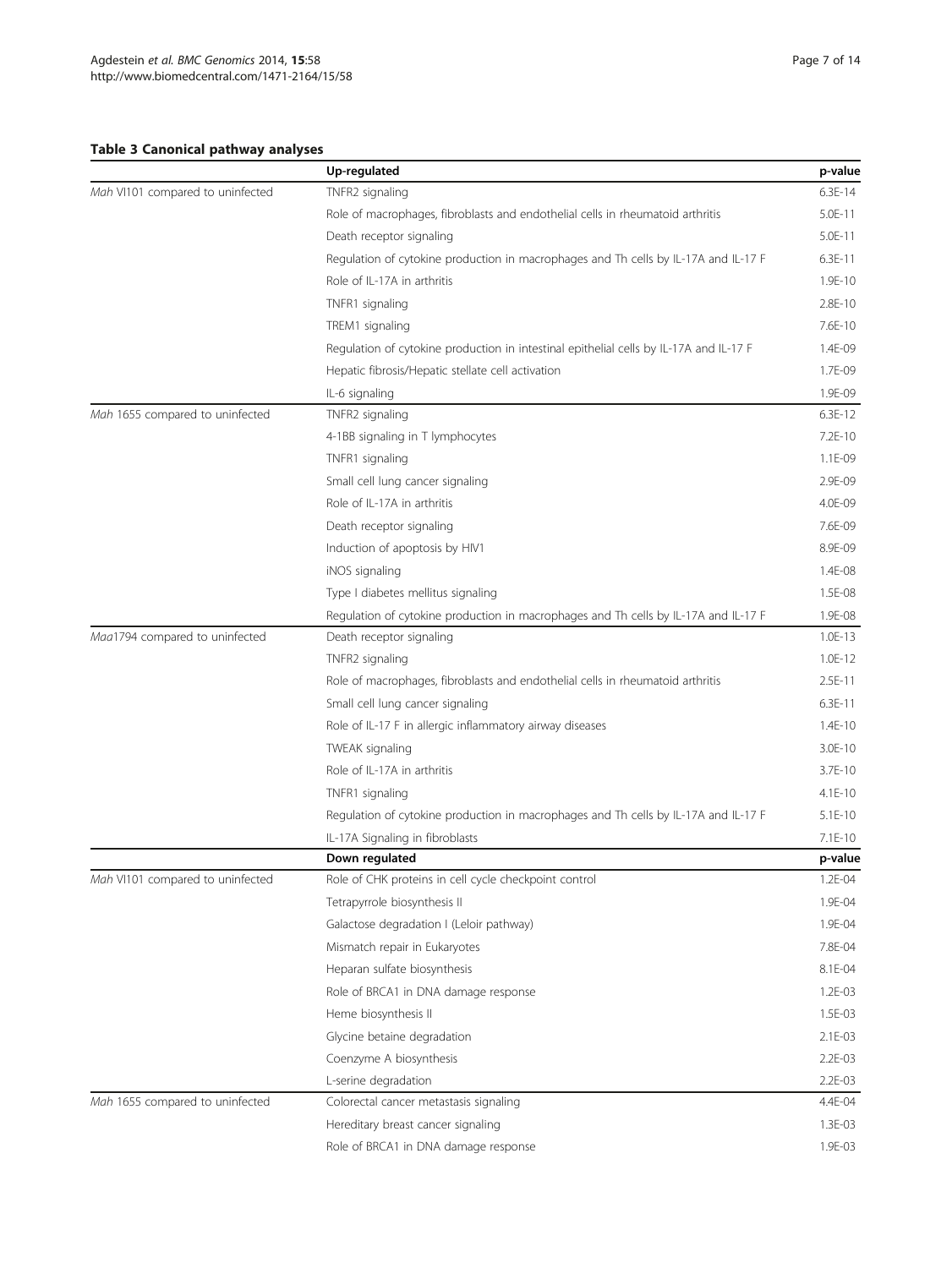#### Table 3 Canonical pathway analyses (Continued)

|                                | IL-12 signaling and production in macrophages     | $2.2E - 03$ |
|--------------------------------|---------------------------------------------------|-------------|
|                                | Sulfite oxidation IV                              | $4.2E - 03$ |
|                                | Antiproliferative role of TOB in T cell signaling | 5.1E-03     |
|                                | Dendritic cell maturation                         | 6.0E-03     |
|                                | Role of NFAT in cardiac hypertrophy               | 6.5E-03     |
|                                | HMGB1 signaling                                   | 6.6E-03     |
|                                | Superpathway of inositol phosphate compounds      | 6.9E-03     |
| Maa1794 compared to uninfected | Mismatch repair in Eukaryotes                     | 6.3E-07     |
|                                | Role of BRCA1 in DNA damage response              | 2.9E-06     |
|                                | CHK proteins in cell cycle checkpoint control     | 5.6E-06     |
|                                | CTLA4 signaling in cytotoxic T lymphocytes        | 7.9E-06     |
|                                | Hereditary breast cancer signaling                | 1.5E-05     |
|                                | Growth hormone signaling                          | 1.7E-05     |
|                                | Molecular mechanisms of cancer                    | 1.7E-05     |
|                                | ERK5 signaling                                    | 2.7E-05     |
|                                | Production of NO amd ROS in macrophages           | 3.8E-05     |
|                                | B cell receptor signaling                         | 1.3E-04     |
|                                |                                                   |             |

Pathways induced by infection of human monocyte-derived macrophages with M. avium isolates. The analysis was done in Ingenuity Systems software.

The ten top pathways are shown.

NFkBIA, PTGS2 and others, and many of these pathways were also highlighted by the upstream regulator analysis.

## Differential gene expression elicited by Maa 1794, Mah VI101 and Mah 1655

At FDR < 0.05, no significant differences were observed between cells infected with Maa 1794 and Mah VI101, while only two genes (IL6, GPR109A) were upregulated in Maa 1794 compared to Mah 1655 and one gene (IL-6) was upregulated in Mah VI101 compared to Mah 1655.

## Protein analysis

Gene expression analysis pointed to apoptosis and immune response as two major biological functions upregulated in response to all three M. avium isolates, albeit at lower levels in Mah 1655 compared to Maa 1794 and *Mah* VI101. We thus attempted to look at proteins involved in apoptosis by western blot and cytokine by a multiplex assay. However, differences between the isolates with regards to apoptotic proteins were not detected, probably due to the lower sensitivity in this assay compared to the microarray analyses (data not shown).

Macrophages infected with all three isolates consistently produced more IL-10, IL-23 and TNF-α than uninfected controls (Figure [5\)](#page-11-0). The production of IL-6 and IL-8 in uninfected cells was often high, and in some donors infection led to a decrease in cytokine production. The decrease in cytokine production was particularly evident for IL-8 after infection with Maa 1794, to a lesser extent by infection with Mah 1655 and rarely by Mah VI101 (Figure [5](#page-11-0)). There was a large donor to donor variation in the amount of cytokines produced, and this variation surpassed the difference induced by the isolates. Nevertheless, Mah VI101 consistently induced more IL-8, IL-23 and TNF- $\alpha$  than *Maa* 1794 (p < 0.05) and more IL-23 than  $Mah$  1655 (p < 0.05).

## **Discussion**

The present study describes the uptake and intracellular growth of *Maa* and *Mah* isolates in human monocytes, and characterises genome-wide transcriptional responses elicited by these isolates in macrophages. Mycobacterium avium isolates of different genotypic characteristics were all able to enter and persist within human primary monocytes. Intracellular replication was only seen by Maa suggesting that the differences in the ability to survive and replicate in macrophages cannot explain why humans are more often infected with *Mah*. The gene expression program induced by infection with Maa and Mah isolates was broadly comparable in terms of the biological functions, pathways, and gene networks that were perturbed. However, the degree of perturbation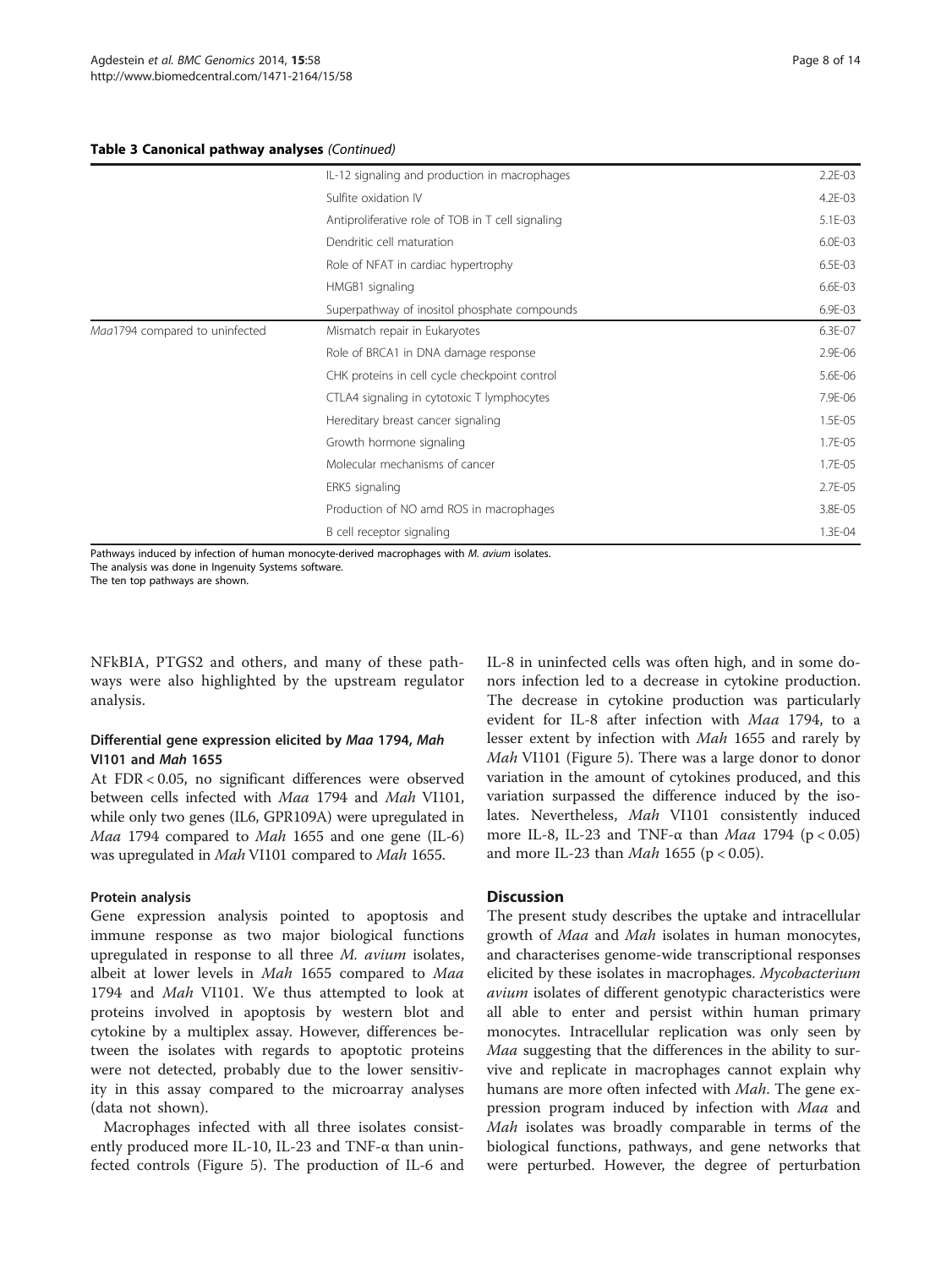#### <span id="page-8-0"></span>Table 4 Upstream regulator analyses

|                                     | Upstream<br>regulator | <b>Activation</b><br>z-score | p-value of<br>overlap |
|-------------------------------------|-----------------------|------------------------------|-----------------------|
| Mah VI101 compared<br>to uninfected | TNF                   | 12.15                        | 1.40E-76              |
|                                     | NFkB (complex)        | 9.02                         | 1.14E-60              |
|                                     | $II$ 1 $B$            | 9.32                         | 9.77E-58              |
|                                     | CD40LG                | 6.34                         | 2.80E-56              |
|                                     | TREM1                 | 2.56                         | 2.45E-49              |
|                                     | <b>IFNG</b>           | 7.68                         | 2.73E-42              |
|                                     | <b>RELA</b>           | 6.59                         | 3.37E-42              |
|                                     | TNFSF11               | 6.16                         | 5.99E-41              |
|                                     | <b>NFKBIA</b>         | 4.12                         | 8.41E-40              |
|                                     | <b>IKBKB</b>          | 5.41                         | 2.25E-35              |
| Mah 1655 compared<br>to uninfected  | <b>TNF</b>            | 8.45                         | 2.79E-58              |
|                                     | NFkB (complex)        | 6.45                         | 1.57E-42              |
|                                     | CD40LG                | 4.03                         | 5.71E-39              |
|                                     | IL1B                  | 6.52                         | 8.67E-39              |
|                                     | IL1A                  | 4.97                         | 1.08E-27              |
|                                     | TNFSF11               | 4.30                         | 1.12E-27              |
|                                     | RELA                  | 5.07                         | 4.74E-27              |
|                                     | <b>IFNG</b>           | 5.50                         | 1.72E-26              |
|                                     | <b>NFKBIA</b>         | 2.86                         | 2.75E-26              |
|                                     | TREM1                 | 2.18                         | 2.80E-26              |
| Maa1794 compared<br>to uninfected   | <b>TNF</b>            | 12.36                        | 6.80E-70              |
|                                     | NFkB (complex)        | 9.52                         | 6.86E-63              |
|                                     | CD40LG                | 6.40                         | 2.02E-55              |
|                                     | IL1B                  | 9.70                         | 7.41E-52              |
|                                     | <b>IFNG</b>           | 8.72                         | 8.88E-44              |
|                                     | <b>NFKBIA</b>         | 3.01                         | 1.96E-39              |
|                                     | <b>RELA</b>           | 6.92                         | 2.09E-37              |
|                                     | TNFSF11               | 6.55                         | 3.60E-37              |
|                                     | TLR4                  | 6.58                         | 5.10E-36              |
|                                     | IL1A                  | 7.19                         | 7.30E-36              |

Genes predicted to act as up-stream regulators for the observed responses after infection of human monocyte-derived macrophages with M. avium isolates. The analysis was done in Ingenuity Systems software. Responses to chemicals/ drugs are excluded. The ten top genes are shown.

varied considerably. The different level of expression led to an apparent discrepancy in the number of unique genes induced by the various isolates and the lack of differences when comparing the isolates with each other. Many of the genes significantly induced by Maa1794 were also induced at a lower level by the other isolates (Additional file [2](#page-11-0): Figure S1). This intermediate expression was neither significantly different from uninfected cells nor from Maa1794. A larger samples size might have given more significant differences between the isolates since large donor to donor variation is present when using primary cell lines.

In general, responses to Maa1794 were excessive, and were characterized by increased expression of genes downstream of type I and II interferon signaling. Further studies will be required to determine if variations in these pathways account for the exaggerated responses and/or differences in prevalence. Similar pathways were induced in ruminant monocyte derived macrophages infected with the closely related Mycobacterium avium subspecies *paratuberculosis (Map)* [[25](#page-12-0)-[27\]](#page-12-0), while a study using the murine cell line RAW264.7 showed that Maa and Mah induced higher levels of pro-inflammatory genes compared to Map [[28\]](#page-12-0). Together with our data, these studies suggest that similar pathways were induced by all M. avium subspecies. A direct comparison of the level of macrophage activation is however challenging considering the variation in cell cultures and isolates used in the various studies.

Macrophage activation can be interpreted as an appropriate reaction to an invading pathogen or as a failed attempt of the mycobacteria to silence the host's defences. Maa 1794 and Mah VI101 differed completely in their ability to replicate within host cells, although both isolates induced a strong activation of macrophages and innate immune responses on the transcriptional level. Analyses on the protein level revealed that the final synthesis of inflammatory cytokines were higher in response to Mah VI101 compared to Maa 1794. One could thus argue that the inflammatory response was sufficient to limit growth of Mah VI101, but not Maa 1794. The complexity of the outcome of an infection, and in vitro culture, was illustrated by the fact that despite a low activation of the innate immune response Mah 1655 did not proliferate intracellularly. The microarray data provided no clear explanation to the lower level of inflammatory cytokines induced by Maa 1794 on the protein level compared to Mah VI101. However, regulation of inflammation on the posttranscriptional level has been demonstrated to be important [[29\]](#page-12-0), and a down-regulation of immune responses to avoid immunopathology can occur in chronic infections. The presence of unidentified virulence factors in Maa 1794 more actively shutting down the innate responses cannot be excluded. The genomes of the three isolates did for instance differ in the presence of GPL genes, and the involvement of GPLs in M. avium colony morphology and of ssGPLs in pathogenicity is increasingly recognised [\[30](#page-12-0)-[32](#page-12-0)].

The induction of pro-apoptotic genes, such as RIPK2, BID and tBID was seen after infection with all three isolates, however apoptotic pathways were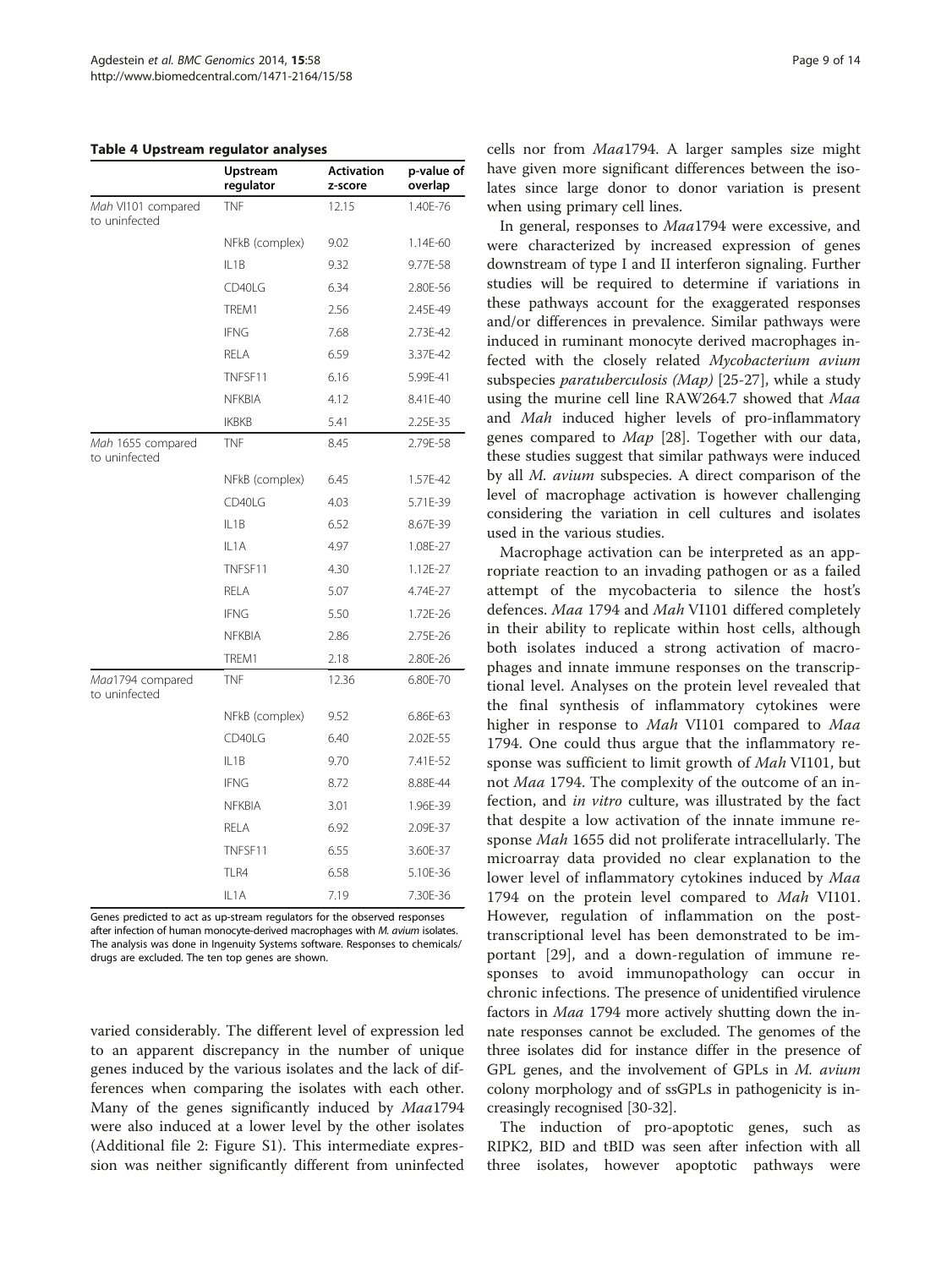<span id="page-9-0"></span>

avium subsp. hominissuis VI101 (B) and M. avium subsp. hominissuis 1655 (C) for four hours. Blue hubs indicate up-regulation, yellow indicate down-regulation of the respective gene. The size of the gene name reflects the number of links to other genes in the network, and genes with < 5 genes are minimized. For this analysis the number of genes was reduced, in order to comply with the limitation of the IPA software, by increasing the stringency of the statistical analysis to FDR < 0.01 from FDR < 0.05.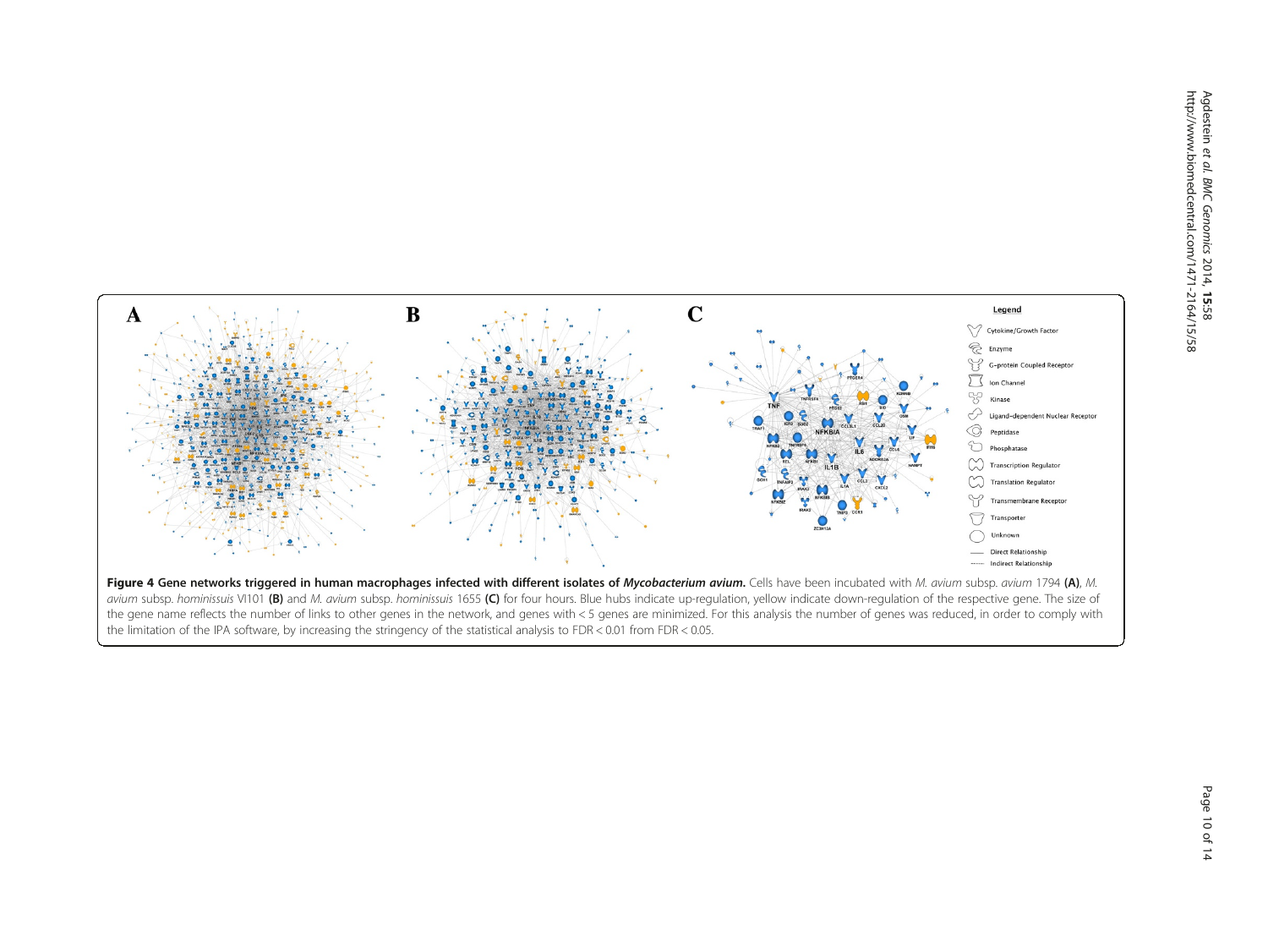| <b>Mah 1655</b>   |                     | <b>Mah V101</b>   |                     | Maa 1794          |                     |
|-------------------|---------------------|-------------------|---------------------|-------------------|---------------------|
| Gene ID           | No. of interactions | Gene ID           | No. of interactions | Gene ID           | No. of interactions |
| <b>TNF</b>        | 61                  | <b>TNF</b>        | 178                 | <b>TNF</b>        | 219                 |
| IL1B              | 43                  | IL6               | 117                 | IL6               | 141                 |
| IL6               | 38                  | IL <sub>1</sub> B | 113                 | IL1B              | 127                 |
| NFKBIA            | 34                  | NFKBIA            | 81                  | <b>NFKBIA</b>     | 93                  |
| NFKB1             | 27                  | IL10              | 80                  | FOS               | 88                  |
| IL1A              | 22                  | NFKB1             | 70                  | NFKB1             | 76                  |
| PTGS2             | 19                  | <b>FOS</b>        | 69                  | CSF <sub>2</sub>  | 66                  |
| NFKB2             | 18                  | CSF <sub>2</sub>  | 59                  | ILIA              | 63                  |
| CXCL <sub>2</sub> | 18                  | ILIA              | 58                  | BCL <sub>2</sub>  | 59                  |
| CCL5              | 18                  | <b>JUN</b>        | 57                  | <b>OSM</b>        | 59                  |
| OSM               | 17                  | CD40              | 53                  | CD40              | 58                  |
| TNFAIP3           | 14                  | PTGS2             | 52                  | PTGS2             | 56                  |
| CCL3L1            | 14                  | Rb1               | 50                  | SRC               | 55                  |
| LIF               | 14                  | BCL <sub>2</sub>  | 47                  | RB1               | 50                  |
| CCL <sub>20</sub> | 14                  | OSM               | 47                  | IL15              | 50                  |
| REL               | 13                  | VEGFA             | 46                  | CXCL <sub>2</sub> | 45                  |
| SOD <sub>2</sub>  | 13                  | <b>SRC</b>        | 43                  | CCL5              | 42                  |
| <b>NFKBIB</b>     | 11                  | CCL5              | 42                  | PIK3R1            | 42                  |
| CCL3              | 11                  | CXCL <sub>2</sub> | 42                  | CEBPA             | 41                  |
| TRAF1             | 10                  | NFKB <sub>2</sub> | 38                  | TICAM1            | 41                  |

<span id="page-10-0"></span>Table 5 Top 20 hub genes and number of connections induced by infection of human monocyte-derived macrophages with M. avium isolates

affected to a lesser degree by Mah 1655 than by Maa 1794 and Mah VI101. The correlation between apoptosis and virulence of mycobacterial strains is debated. Inhibition of apoptosis has been described as a virulence factor in mycobacteria [\[33-35\]](#page-12-0), but it has also been suggested that M. avium can use apoptosis of macrophages as a tool for spreading [[36](#page-12-0)]. One of the other more pronounced differences between the isolates was the increased expression of genes involved in activation of T cells like CD25, CD40, CD274 and IL23 in Maa 1794 and Mah VI101. CD25, CD40 and CD274 are transmembrane surface proteins involved in activation of macrophages and T cells upon binding, while IL-23 is essential for the persistence and function of Th17 cells [\[37](#page-12-0)[,38\]](#page-13-0). These findings suggest that differential activation of apoptotic pathways and/or activation of T cells may occur in humans after infection with the different isolates. The lower activation of macrophages by Mah 1655 may be a useful strategy to avoid the induction of an adaptive immune response in the host. This isolate was included because it harbours ISMpa1 and has a similar IS1245 RFLP pattern to strains shown to be associated with virulence [[24](#page-12-0),[39](#page-13-0)]. Further studies, including experimental infection models, could provide an answer to whether the

"silencing approach" of Mah 1655 might be the most successful strategy.

Other possible explanations for the low prevalence of Maa observed in the human population, and also in pigs, include the lack of exposure or a reduced ability to cross the human intestinal barrier. In the Norwegian pig population only Mah has been isolated [[24\]](#page-12-0), but the virulence of Maa in pigs has been demonstrated by others [\[40\]](#page-13-0), and previous research demonstrated that Maa 1794 and Mah VI101 were equally able to infect piglets [\[41](#page-13-0)]. It thus appears that a lack of exposure is the most likely explanation for the difference in prevalence in pigs. The virulence of Maa has also been demonstrated in mice [\[42](#page-13-0)]. Although the study of Pedrosa et al. was performed prior to the division of M. avium into subspecies, one could assume that the bird isolates used in the older studies are equivalent with Maa, and the human isolates with Mah. The virulence of M. avium subspecies in humans can obviously not be determined in vivo. However, altogether the studies in human primary cell lines and infection studies in other species, suggest that different exposure to *Mah* and *Maa* in humans is a plausible explanation for the difference in prevalence.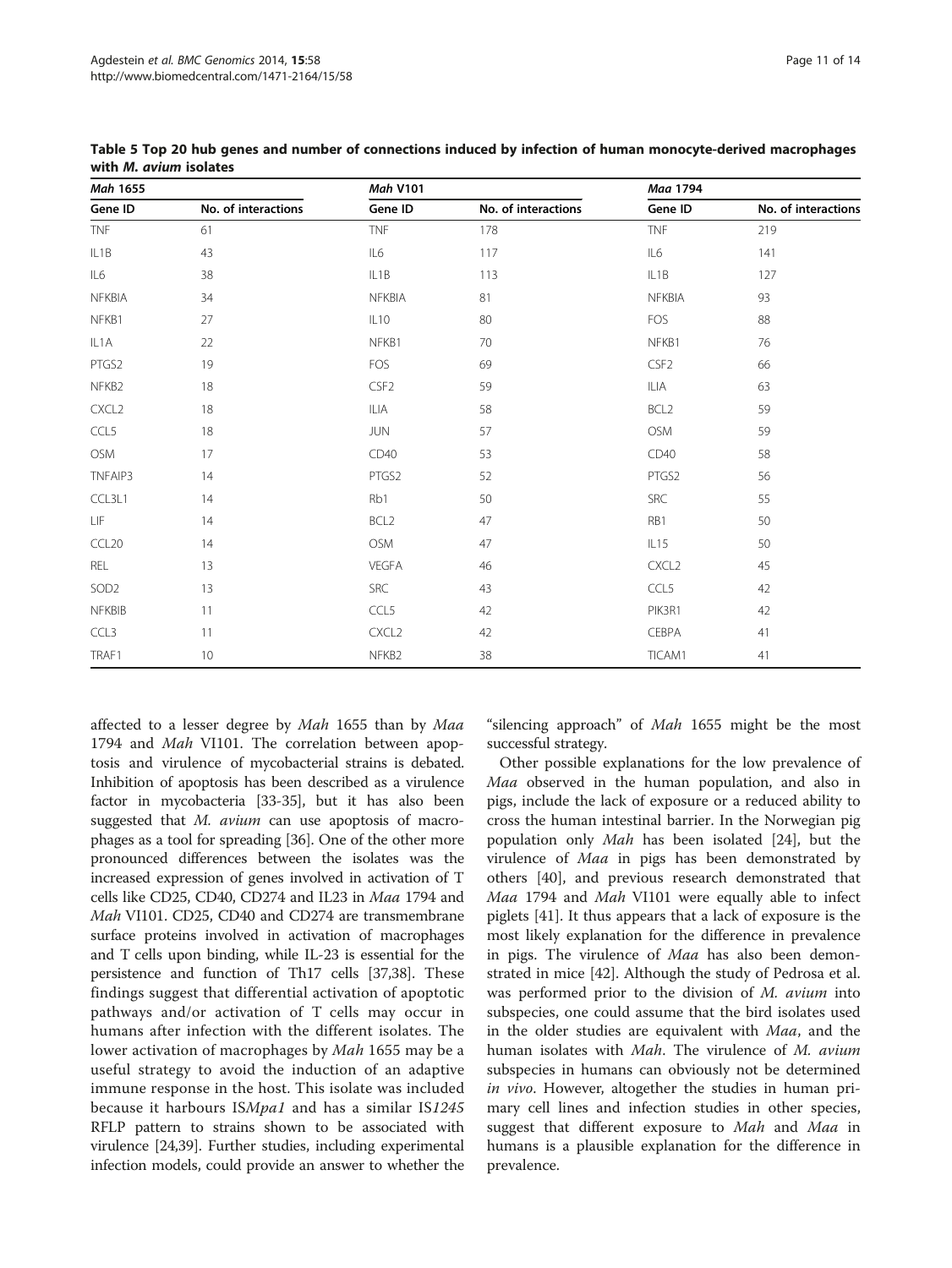<span id="page-11-0"></span>

mature into macrophages by incubation for five days. The cells were then infected with the three isolates, Maa 1794, Mah 1655 and Mah VI101, at a MOI of 10:1 for 24 hours or left uninfected (neg). The supernatant was removed and assessed for IL-6, IL-8, IL-10, IL-23 and TNF-α by the Bio-plex assay. The six donors are represented with individual symbols. Each point is the median of triplicate wells. The horizontal line represents the mean response of the six donors. Mah VI101, consistently produced more IL-8, IL-23 and TNF-a than Maa 1794 and more IL-23 than Mah 1655. The difference was significant (p < 0.05) using the non-parametric Wilcoxon signed rank test.

## Conclusion

In conclusion, our findings demonstrate that the ability to replicate in macrophages cannot explain the difference in prevalence of the two subspecies in humans. Genomewide expression profiling studies further showed that similar biological pathways and networks were elicited by the two subspecies, although responses to the Maa subspecies were exaggerated.

## Availability of supporting data

The raw microarray data have been made publicly available in the Array Express repository [http://www.ebi.ac.uk/](http://www.ebi.ac.uk/arrayexpress/experiments/E-MTAB-1101/) [arrayexpress/experiments/E-MTAB-1101/.](http://www.ebi.ac.uk/arrayexpress/experiments/E-MTAB-1101/) The supporting data are included in the additional file.

## Additional files

[Additional file 1: Table S1.](http://www.biomedcentral.com/content/supplementary/1471-2164-15-58-S1.xlsx) List of genes differentially expressed in strain Maa 1794, Mah VI101 and Mah 1655 compared to uninfected cells. [Additional file 2: Figure S1.](http://www.biomedcentral.com/content/supplementary/1471-2164-15-58-S2.pdf) Volcano plots comparing gene expression patterns in human marophages cultured in the presence or absence of different isolates of Mycobacterium avium. A: Maa 1794. B: Mah VI101. C: Mah 1655. In all three plots, the red data points show the location of genes that were upregulated in responses to isolate Maa 1794.

#### Competing interests

The authors state that there are no competing interests related to the present study.

#### Authors' contributions

AA was responsible for conception and design of the experiments, contributed to work on immunoblotting, performed work with cell-culture and bacterial quantification, data analysis and drafted the manuscript. AJ contributed to analysis of microarray data and critical revision of the manuscript. AF contributed to microarray analysis and critical revision of the manuscript. TBJ contributed to conception and design of the experiment and critical revision of the manuscript. IAH contributed to cell-culture, immunoblotting and critical revision of the manuscript. BD contributed to conception and design and critical revision of the manuscript. AB contributed to analysis of microarray data and drafting of the manuscript. IO was involved in conception and design of the experiment, performed cytokine profiling and contributed to drafting of the manuscript. All authors read and approved the final manuscript.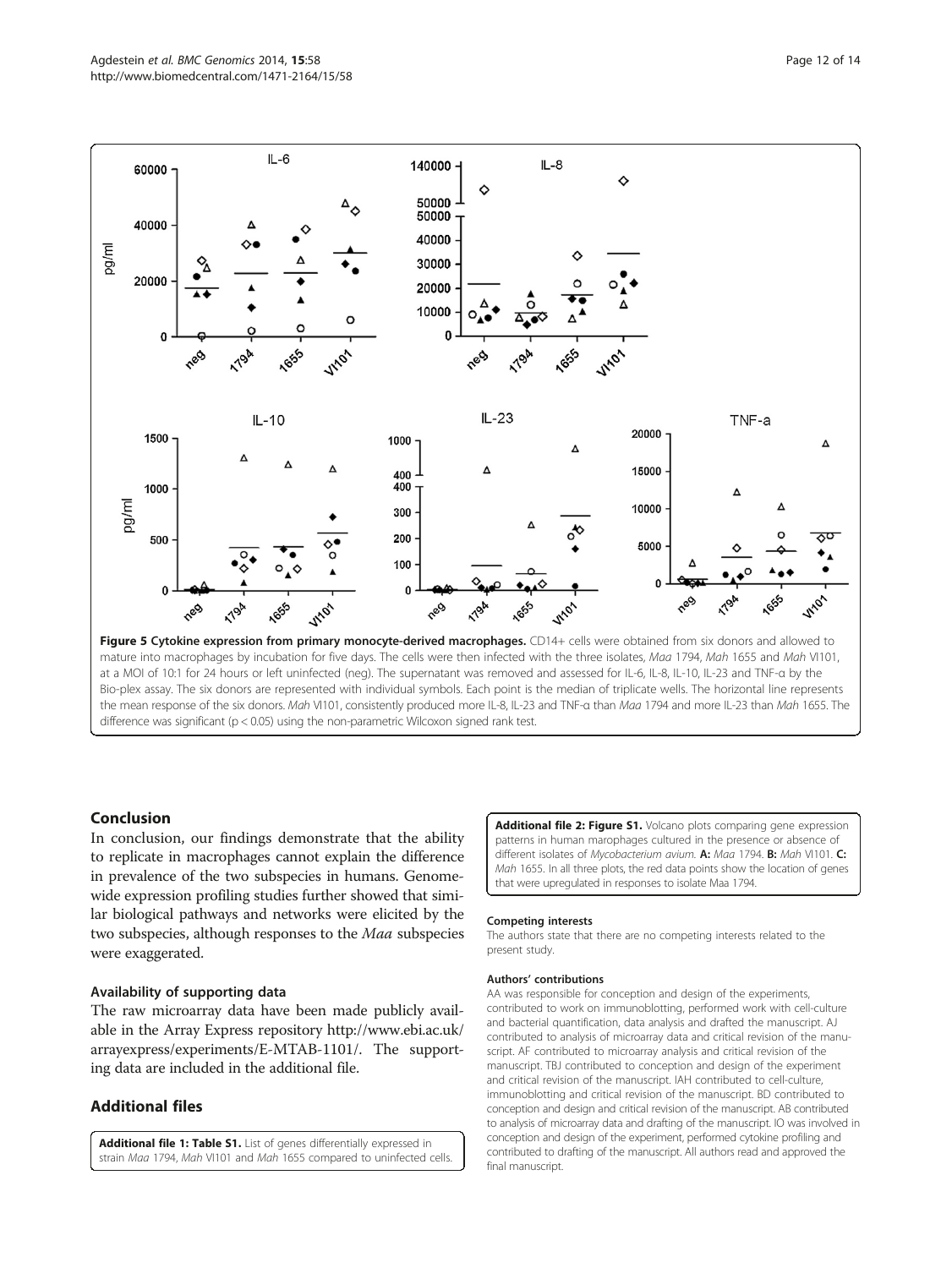#### <span id="page-12-0"></span>Acknowledgements

The project was funded by the Research Council of Norway and the Norwegian Veterinary Institute. AB is supported by a BrightSpark Foundation McCusker Fellowship. Birgitta Åsjø and Sharad Pathak at Gades Insitute, Haukeland Hospital, Bergen, are greatly acknowledged for sharing their experience with real-time PCR for determination of the number of mycobacteria per cell in infected macrophage cultures. The microarray service was provided by the Norwegian Microarray Consortium (NMC) at the national technology platform, and supported by the functional genomics program (FUGE) in the Research Council of Norway.

#### Author details

<sup>1</sup>Norwegian Veterinary Institute, PO. Box 750 Sentrum, N-0106 Oslo, Norway. <sup>2</sup>Telethon Institute for Child Health Research, UWA Centre for Child Health Research, University of Western Australia, 100 Roberts Rd, Subiaco, WA 6008 Australia. <sup>3</sup>Department of Cancer Research and Molecular Medicine, NTNU, Trondheim, Norway.

#### Received: 29 July 2013 Accepted: 10 January 2014 Published: 23 January 2014

#### References

- 1. Ashford DA, Whitney E, Raghunathan P, Cosivi O: Epidemiology of selected mycobacteria that infect humans and other animals. Rev Sci Tech 2001, 20:325–337.
- Thorel MF, Huchzermeyer HF, Michel AL: Mycobacterium avium and Mycobacterium intracellulare infection in mammals. Rev Sci Tech 2001, 20:204–218.
- 3. Inderlied CB, Kemper CA, Bermudez LE: The Mycobacterium avium complex. Clin Microbiol Rev 1993, 6:266–310.
- Mijs W, de Haas P, Rossau R, Van der Laan T, Rigouts L, Portaels F, et al: Molecular evidence to support a proposal to reserve the designation Mycobacterium avium subsp. avium for bird-type isolates and 'M. avium subsp. hominissuis' for the human/porcine type of M. avium. Int J Syst Evol Microbiol 2002, 52:1505–1518.
- 5. Thorel MF, Huchzermeyer H, Weiss R, Fontaine JJ: Mycobacterium avium infections in animals. Literature review. Vet Res 1997, 28:439–447.
- Biet F, Boschiroli ML, Thorel MF, Guilloteau LA: Zoonotic aspects of Mycobacterium bovis and Mycobacterium avium-intracellulare complex (MAC). Vet Res 2005, 36:411–436.
- Sturgill-Koszycki S, Schaible UE, Russell DG: Mycobacterium-containing phagosomes are accessible to early endosomes and reflect a transitional state in normal phagosome biogenesis. EMBO J 1996, 15:6960–6968.
- 8. Rastogi N, Frehel C, Ryter A, Ohayon H, Lesourd M, David HL: Multiple drug resistance in Mycobacterium avium: is the wall architecture responsible for exclusion of antimicrobial agents? Antimicrob Agents Chemother 1981, 20:666–677.
- Rocco JM, Irani VR: Mycobacterium avium and modulation of the host macrophage immune mechanisms. Int J Tuberc Lung Dis 2011, 15:447–452.
- 10. Eligini S, Crisci M, Bono E, Songia P, Tremoli E, Colombo GI, et al: Human monocyte-derived macrophages spontaneously differentiated in vitro show distinct phenotypes. J Cell Physiol 2013, 228:1464–1472.
- 11. Seok J, Warren HS, Cuenca AG, Mindrinos MN, Baker HV, Xu W, et al: Genomic responses in mouse models poorly mimic human inflammatory diseases. Proc Natl Acad Sci USA 2013, 110:3507–3512.
- 12. Johansen TB, Agdestein A, Olsen I, Nilsen SF, Holstad G, Djonne B: Biofilm formation by Mycobacterium avium isolates originating from humans, swine and birds. BMC Microbiol 2009, 9:159.
- 13. Salte T, Pathak S, Wentzel-Larsen T, Asjo B: Increased intracellular growth of Mycobacterium avium in HIV-1 exposed monocyte-derived dendritic cells. Microbes Infect 2011, 13:276–283.
- 14. Baba K, Pathak S, Sviland L, Langeland N, Hoosen AA, Asjo B, et al: Real-time quantitative PCR in the diagnosis of tuberculosis in formalin-fixed paraffin-embedded pleural tissue in patients from a high HIV endemic area. Diagn Mol Pathol 2008, 17:112–117.
- 15. Eishi Y, Suga M, Ishige I, Kobayashi D, Yamada T, Takemura T, et al: Quantitative analysis of mycobacterial and propionibacterial DNA in lymph nodes of Japanese and European patients with sarcoidosis. J Clin Microbiol 2002, 40:198–204.
- 16. R Development Core Team: R: A Language and Environment for Statistical Computing. Vienna, Austria: R Foundation for Statistical Computing; 2011.
- 17. Shi W, Oshlack A, Smyth GK: Optimizing the noise versus bias trade-off for Illumina whole genome expression BeadChips. Nucleic Acids Res 2010, 38:e204.
- 18. Smyth GK: Linear models and empirical bayes methods for assessing differential expression in microarray experiments. Stat Appl Genet Mol Bio 2004, 3:Article3.
- 19. Huang DW, Sherman BT, Lempicki RA: Bioinformatics enrichment tools: paths toward the comprehensive functional analysis of large gene lists. Nucleic Acids Res 2009, 37:1–13.
- 20. Huang DW, Sherman BT, Lempicki RA: Systematic and integrative analysis of large gene lists using DAVID bioinformatics resources. Nat Protoc 2009, 4:44–57.
- 21. Bosco A, Ehteshami S, Panyala S, Martinez FD: Interferon regulatory factor 7 is a major hub connecting interferon-mediated responses in virus-induced asthma exacerbations in vivo. J Allergy Clin Immunol 2012, 129:88-94.
- 22. Olsen I, Wiker HG: Diffusion blotting for rapid production of multiple identical imprints from sodium dodecyl sulfate polyacrylamide gel electrophoresis on a solid support. J Immunol Methods 1998, 220:77–84.
- 23. Olsen I, Johansen TB, Billman-Jacobe H, Nilsen SF, Djonne B: A novel IS element, ISMpa1, in Mycobacterium avium subsp. paratuberculosis. Vet Microbiol 2004, 98:297–306.
- 24. Johansen TB, Olsen I, Jensen MR, Dahle UR, Holstad G, Djonne B: New probes used for IS1245 and IS1311 restriction fragment length polymorphism of Mycobacterium avium subsp. avium and Mycobacterium avium subsp. hominissuis isolates of human and animal origin in Norway. BMC Microbiol 2007, 7:14.
- 25. Marfell BJ, O'Brien R, Griffin JF: Global gene expression profiling of monocyte-derived macrophages from red deer (Cervus elaphus) genotypically resistant or susceptible to Mycobacterium avium subspecies paratuberculosis infection. Dev Comp Immunol 2013, 40:210–217.
- 26. Kabara E, Kloss CC, Wilson M, Tempelman RJ, Sreevatsan S, Janagama H, et al: A large-scale study of differential gene expression in monocyte-derived macrophages infected with several strains of Mycobacterium avium subspecies paratuberculosis. Brief Funct Genomics 2010, 9:220–237.
- 27. MacHugh DE, Taraktsoglou M, Killick KE, Nalpas NC, Browne JA, DE Park S, et al: Pan-genomic analysis of bovine monocyte-derived macrophage gene expression in response to in vitro infection with Mycobacterium avium subspecies paratuberculosis. Vet Res 2012, 43:25.
- 28. Basler T, Geffers R, Weiss S, Valentin-Weigand P, Goethe R: Mycobacterium avium subspecies induce differential expression of pro-inflammatory mediators in a murine macrophage model: evidence for enhanced pathogenicity of Mycobacterium avium subspecies paratuberculosis. Immunobiology 2008, 213:879–888.
- Stoecklin G, Anderson P: Posttranscriptional mechanisms regulating the inflammatory response. Adv Immunol 2006, 89:1–37.
- 30. Bhatnagar S, Schorey JS: Elevated mitogen-activated protein kinase signalling and increased macrophage activation in cells infected with a glycopeptidolipid-deficient Mycobacterium avium. Cell Microbiol 2006, 8:85–96.
- 31. Krzywinska E, Bhatnagar S, Sweet L, Chatterjee D, Schorey JS: Mycobacterium avium 104 deleted of the methyltransferase D gene by allelic replacement lacks serotype-specific glycopeptidolipids and shows attenuated virulence in mice. Mol Microbiol 2005, 56:1262–1273.
- 32. Schorey JS, Sweet L: The mycobacterial glycopeptidolipids: structure, function, and their role in pathogenesis. Glycobiology 2008, 18:832–841.
- 33. Briken V, Miller JL: Living on the edge: Inhibition of host cell apoptosis by Mycobacterium tuberculosis. Future Microbiol 2008, 3:415–422.
- 34. Toossi Z, Wu M, Rojas R, Kalsdorf B, Aung H, Hirsch CS, et al: Induction of serine protease inhibitor 9 by Mycobacterium tuberculosis inhibits apoptosis and promotes survival of infected macrophages. J Infect Dis 2012, 205:144–151.
- 35. Kabara E, Coussens PM: Infection of primary bovine macrophages with mycobacterium avium subspecies paratuberculosis suppresses host cell apoptosis. Front Microbiol 2012, 3:215.
- Early J, Fischer K, Bermudez LE: Mycobacterium avium uses apoptotic macrophages as tools for spreading. Microb Pathog 2011, 50:132–139.
- 37. Stockinger B, Veldhoen M: Differentiation and function of Th17 T cells. Curr Opin Immunol 2007, 19:281–286.